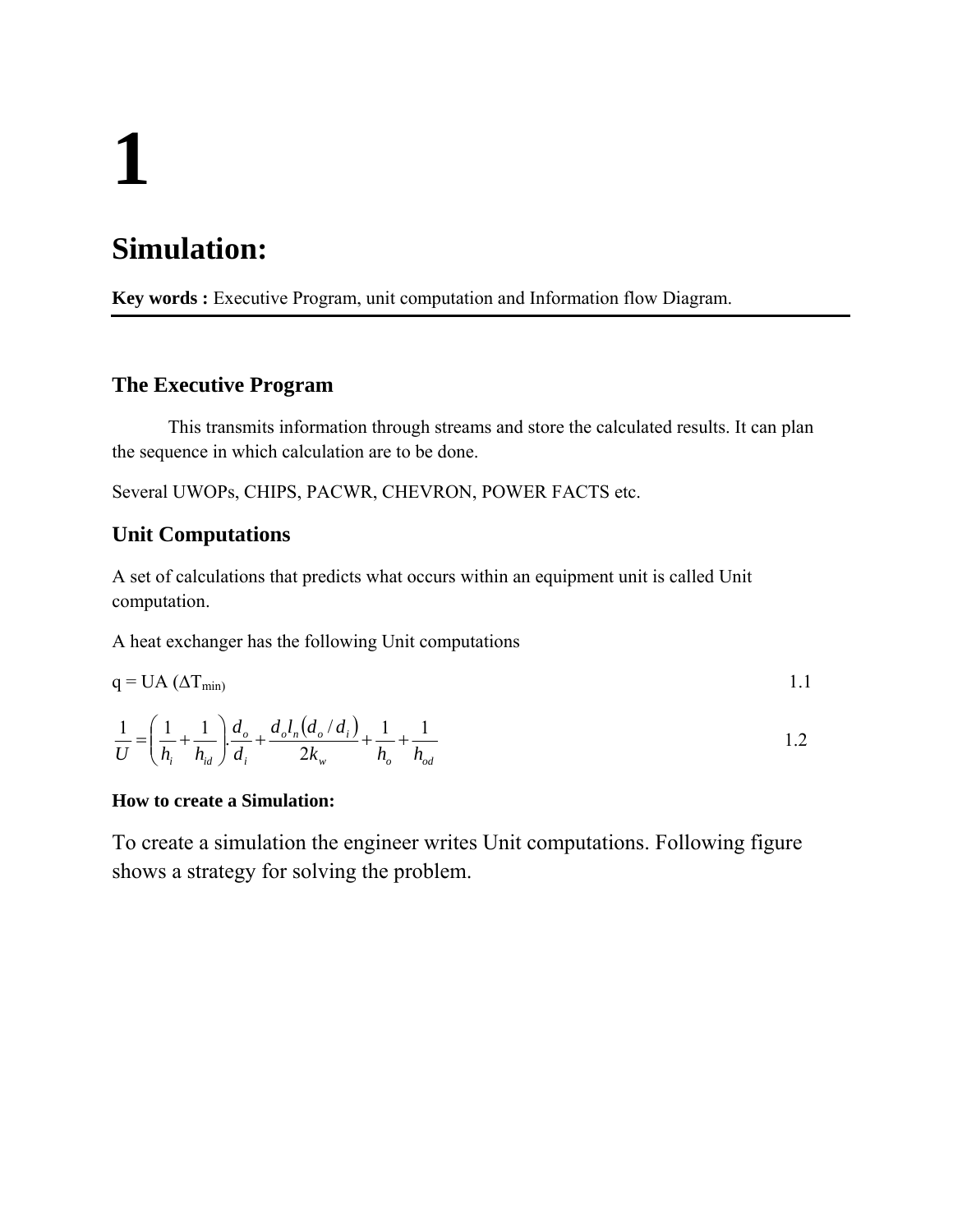

Process simulation requires the following skills:

- o A sound understanding of engineering fundamentals
- o modeling skills
- o computational skills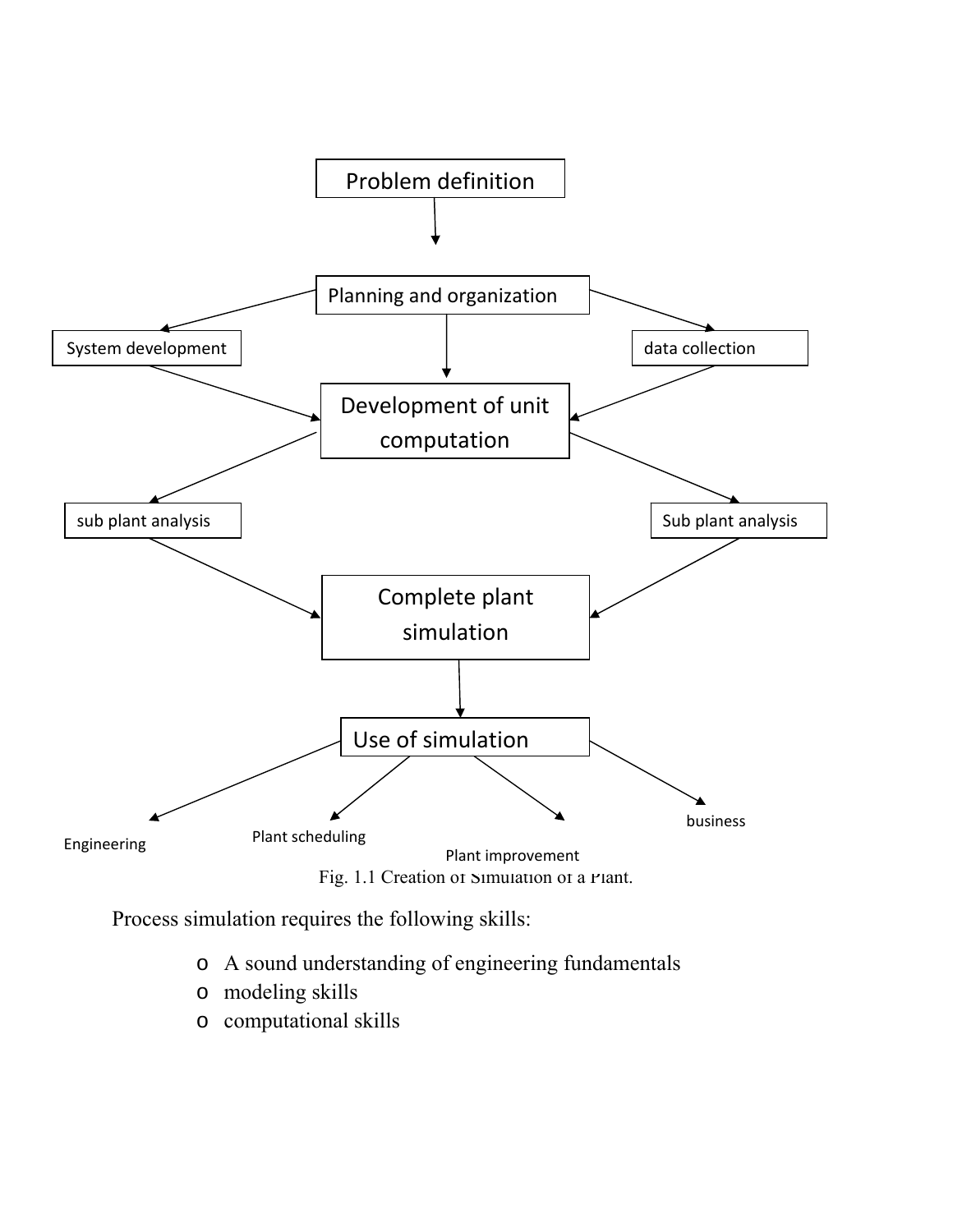Chemical process simulation:

- o Steady state simulation
- o Dynamic simulation

General strategy of process simulation of complex process follows a fairly well defined path consisting of the common sense steps given in the figure 1.2.



Fig. 1.2 Common steps of process simulation

Limitations of process simulation

- o Lack of good data and knowledge of process mechanism.
- o Character of the computational tools
- o the danger of forgetting the assumptions mode in modeling the process

## **Development a description of Information flow.**

Information is a set of values for the variables of a process needed to describe fully state of a stream at any point in the process. These include flow rate temperature, pressure and composition of a process fluid. Information can flow from place to place not only through actual streams but also through control lines across heat exchanger surfaces. A process flow diagram of a typical plant is given in figure 1.3.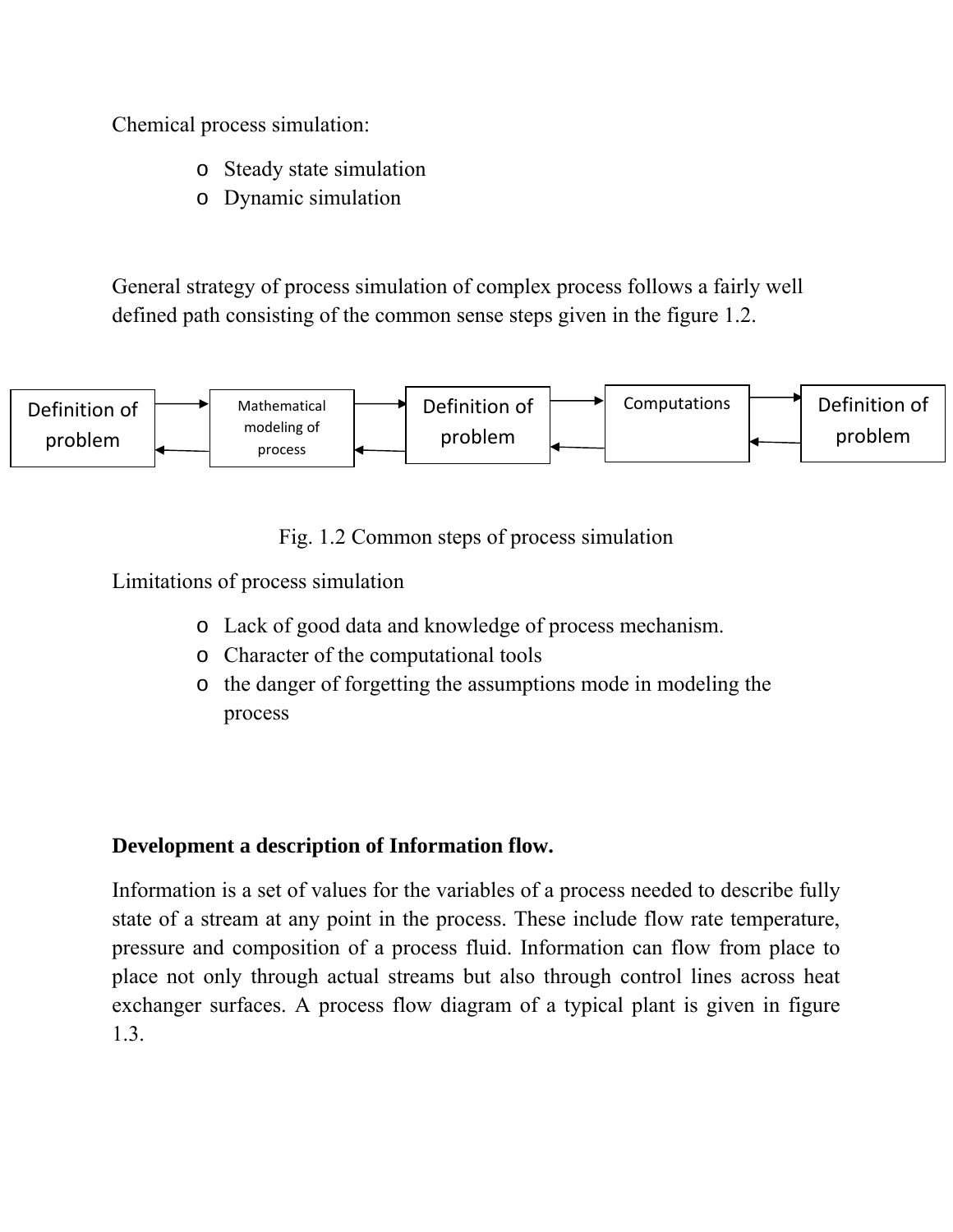

Fig. 1.3 Process Flow Diagram of a Typical Plant

A set of distinctive symbols will be adopted for the various type of unit computation. These are given in figure 1.4.



Figure 1.4 : Unit Computation

# **Modularity:**

It means that each unit computation must be written so that the calculation is independent of the source of the input information and the use of output information.

A given unit computation may be used for several different equipment units of the same basic type in the same processing scheme.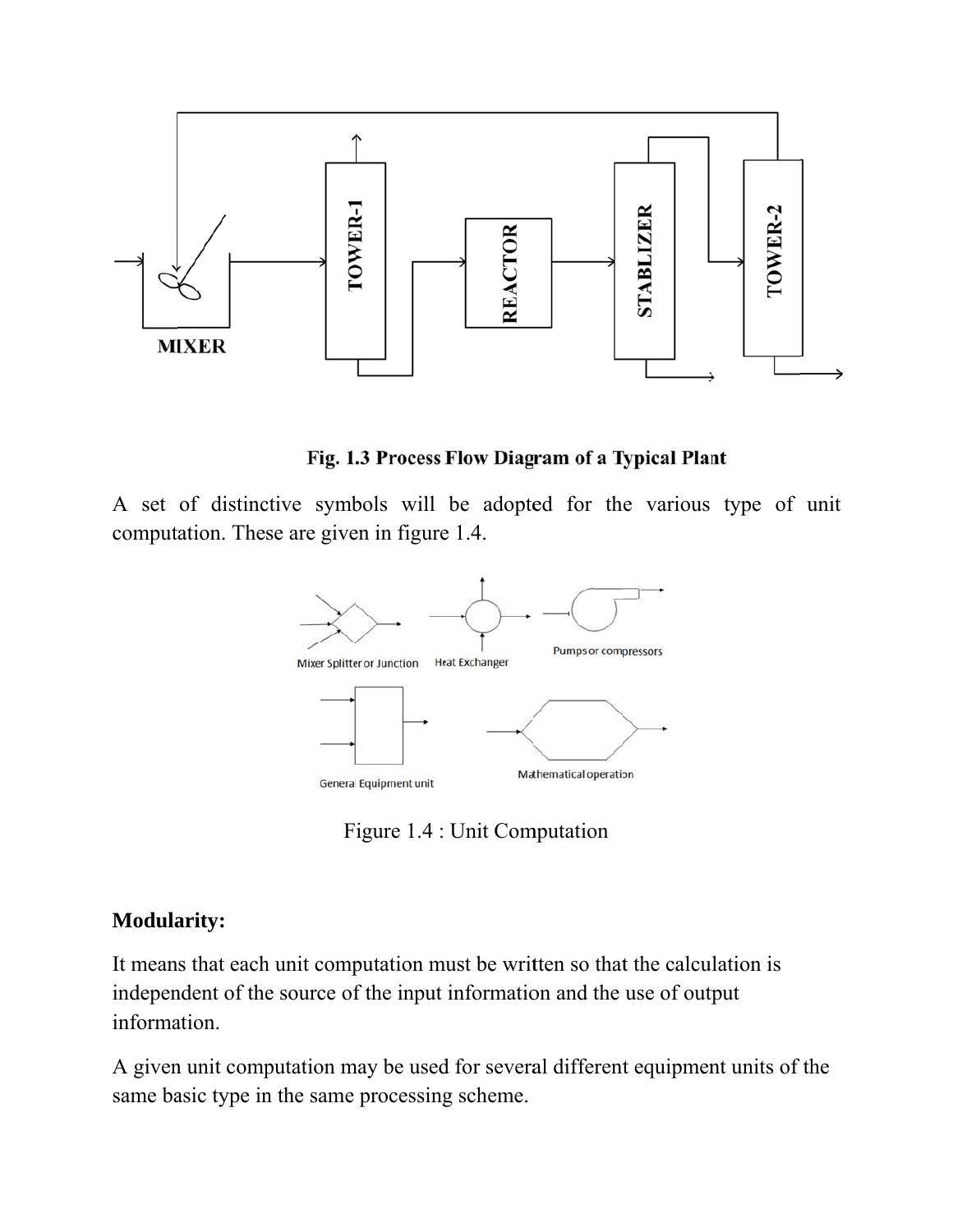# **From process to Information flow diagram**

A process flow diagram depicts the equipment and pipes which make up the plant. The pipes are shown as arrows pointing in the direction of material flow. Such a diagram can be encoded in numerical form for use in computer. This is done in two steps

- Conversion of process flow diagram into information flow diagram.
- Conversion of information flow diagram in to numerical form.

# **Conversion of process flow diagram into information diagram**

The information flow diagram represents the flow of information via streams between unit computations. It is constructed as follows:

- (a) Each unit computation is represented by a suitable symbol.
- (b)Each symbol is given the name of a unit computation
- (c) The flows of information between units are drawn as directed lines (streams) between symbols, with arrows indicating the direction of information flow.
- (d) The steams and symbols are separately numbered, usually ascending in the direction of flow. The numbering is arbitrary, but no two symbols or two streams may have the same numbers.

By following the above procedure, the figure 1.3 is converted into information flow diagram as shown in figure 1.5.